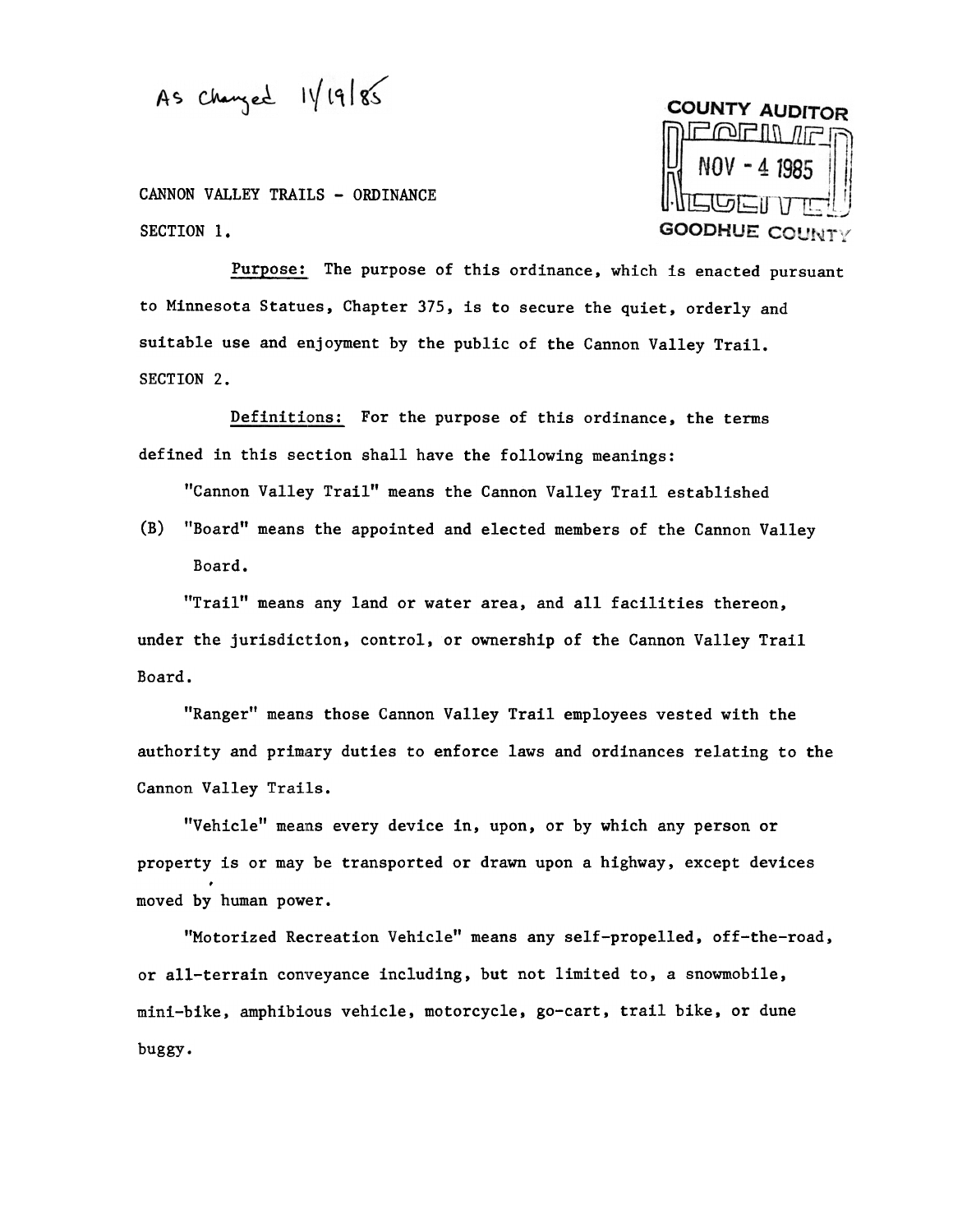(G) "Weapon" means any device, including, but not limited to, firear bows, slings, and spring guns, from which a shot or a projectile of any

can be discharged or propelled by means of an explosive, gas, compressed air, or other means.

(H) "Wildlife" means all living animals, not human, wild by nature, including, but not limited to, mammals, birds, fish, amphibians, reptiles, crustaceans, mollusks, and insects.

"Natural Resources" means all flora and fauna within the Cannon Valley Trails and the physical factors upon which they depend, including the air, water, soil, and minerals.

"Controlled Substance" means any drug, substance, or immediate precursor in Schedules I through V of Minnesota Statutes, Section 152.02.

"Pollutant" means any substance, liquid or gas, which could cause contamination of any air, land or water so as to create or cause a nuisance or render unclean or noxious or impure so as to be actually or potentially harmful or detrimental or injurious to public health, safety, or welfare or to wildlife

"Pet" means any animal that is tamed and domesticated and kept as a companion.

#### SECTION 3.

General Conduct: It shall be unlawful for any person to:

- 1. Intentionally or with knowledge that his conduct is likely to cause public inconvenience, annoyance, or alarm,
	- (a) engage in fighting, threatening, or violent or tumultuous behavior;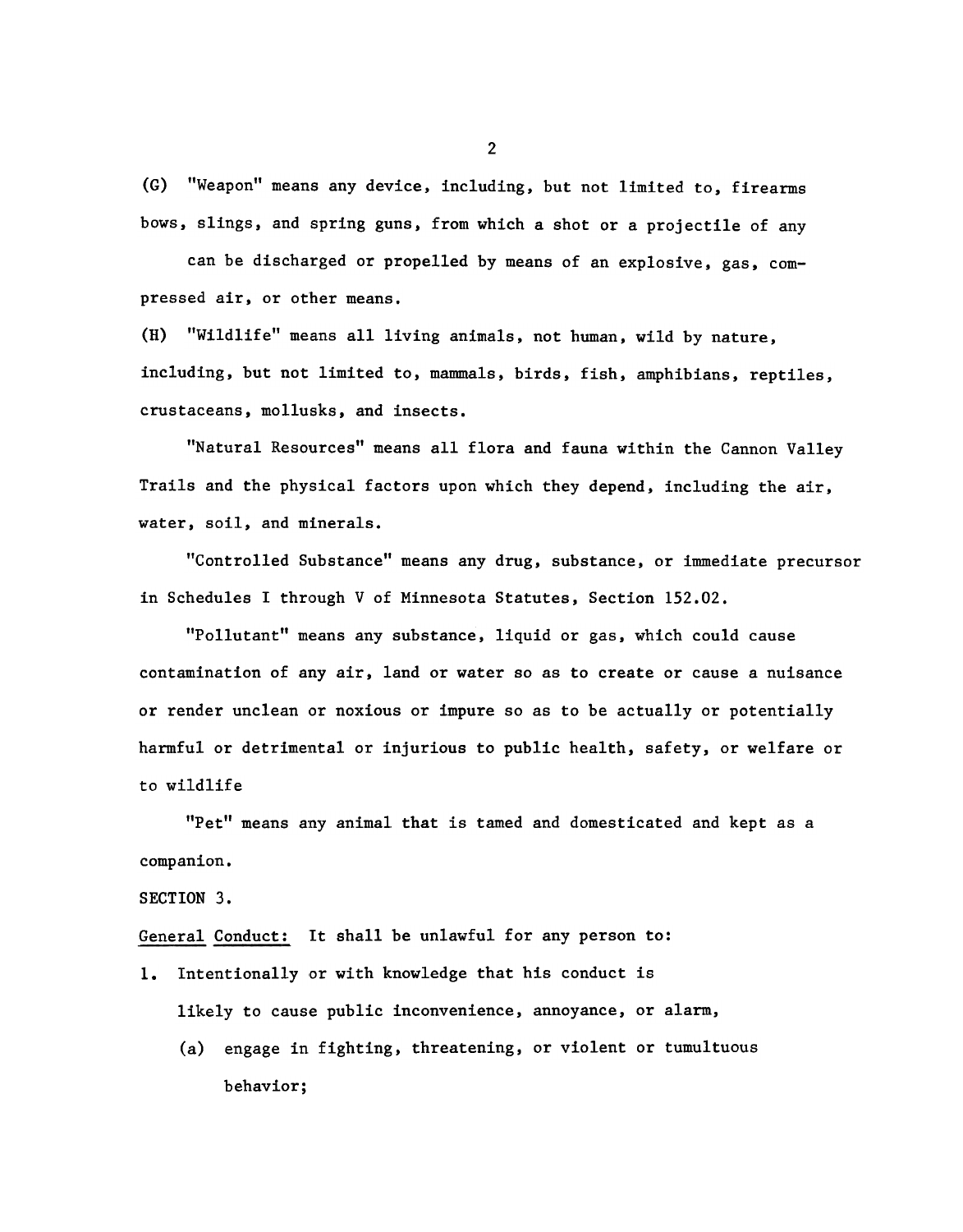- (b) make unreasonable noise or coarse utterance, gesture, or display; or address abusive language to any person present; or
- (c) otherwise create a hazardous or physically offensive condition.

2. Serve, possess, or consume any alcoholic beverage within the Cannon Valley Trail unless authorized by permit from a Ranger. Alcoholic beverages may be served, possessed, or consumed only at locations designated by the Cannon Valley Trail Board

- 3. Bring beer into the Cannon Valley Trail in kegs, barrels, or other bulk tap quantities.
- 4. Use, possess, or sell any controlled substanc
- to park property.
- 6. Intentionally disturb, harass, or interfere with a Cannon Valley Trail visitor's property.
- 5. Intentionally deface, vandalize, or otherwise cause destruct<br>to park property.<br>6. Intentionally disturb, harass, or interfere with a Cannon Va<br>Trail visitor's property.<br>7. Deposit, scatter, drop or abandon in or on the 7. Deposit, scatter, drop or abandon in or on the Cannon Valley Trail bottles, cans, broken glass, hot coals, ashes, sewage, waste, or other material, except in receptacles provided for such purposes.
	- 8. Place any debris or other pollutant in or upon any body of water in the Cannon Valley Trail
	- 9. Start a fire in the Cannon Valley Trail except in a designated area, and then only in fire rings, portable stoves or grills.
	- 10. Leave a fire unattended or fail to fully extinguish a fire.
	- 11. Scatter or leave unattended lighted matches, burning tobacco, paper, or other combustible material.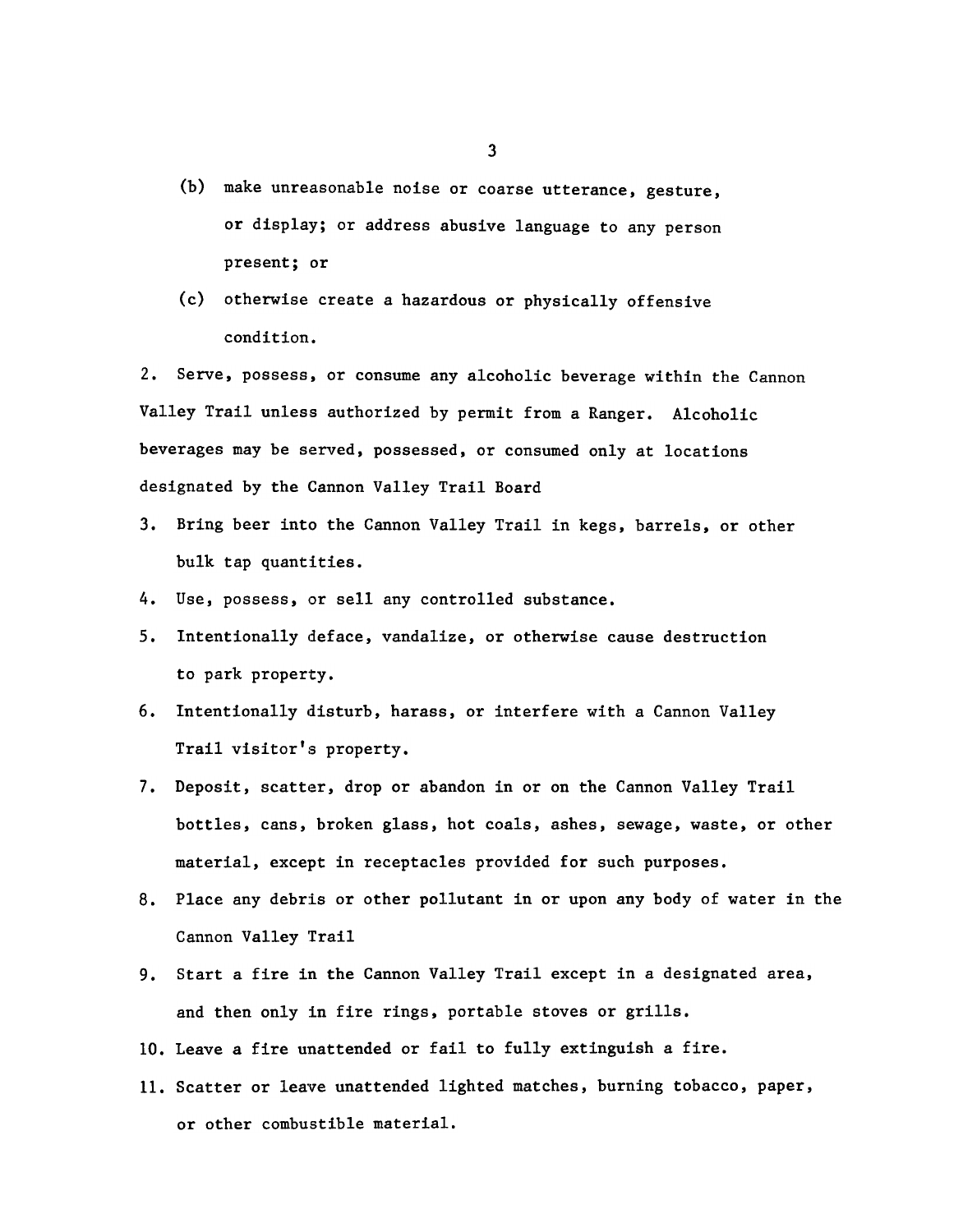- 12. Sell, solicit, or conduct any commercial enterprise in the Cannon Valley Trail unless authorized by the Board
- 13. Discharge waste water or any other wastes in the Cannon Valley Trail except into designated containers, drains, or dumping stations.
- 14. Dig trenches. holes. or other excavations in the Cannon Valley Trail without authorization from a Ranger
- 15. Distribute or disseminate leaflets, pamphlets, or other written or printed material, or use loudspeakers or other amplifying systems in the Cannon Valley Trail except with authorization from a Ranger.
- \*16. Bring or allow a pet into or on the Cannon Valley Trail, except for dogs brought on the trail by hunters while getting to or from hunting areas. The hunting dog must be on a leash while on the trial. SECTION 4.

Protection of Natural Resources: It shall be unlawful for any person to:

- 1. Intentionally remove, alter, injure or destroy any tree, other plant, rock, soil, or mineral. Kill, trap, hunt, or in any manner disturb or cause to be disturbed, any species of wildlife Discharge any missile or other projectile from a weapon upon, over, or across the boundaries of the Cannon Valley Trail Possess any uncased and/or loaded weapon within the boundaries of the Cannon Valley Trail
- 5. Release or abandon on the Cannon Valley Trail any animal or introduce any plant, chemical, or other agent without authorization from a Ranger.

SECTION 5.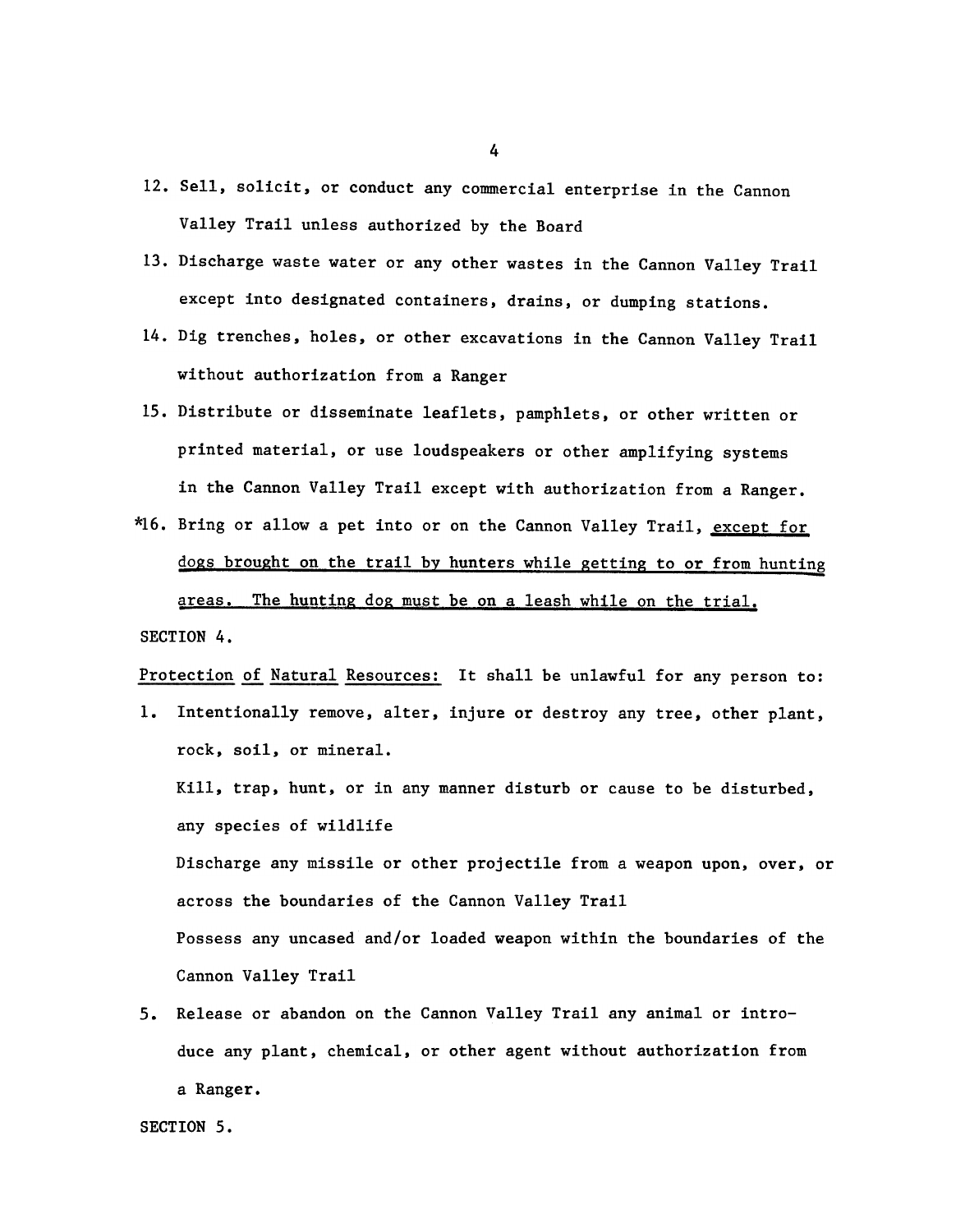No Camping: It shall be unlawful for any person to:

1. Camp in or on the Cannon Valley Trail except in areas provided and designated for that purpose.

SECTION 6.

Horseback Riding: It shall be unlawful for any person to:

1. Ride, lead, or allow a horse on the Cannon Valley Trail SECTION 7.

Bicycling: It shall be unlawful for any person to:

Operate a bicycle on any area of the Cannon Valley Trail except on bikeways and roadways. Bicycles shall be operated as close to the right hand side of the bikeways and roadways as conditions will permit. SECTION 8.

Motorized Recreation Vehicles: It shall be unlawful for any person to operate a motorized recreation vehicle on the Cannon Valley Trail SECTION 9.

Meetings, Speeches, Demonstrations, and Parades. It shall be unlawful for any person or persons to conduct public meetings, assemblies, worship services, entertainment, parades, or demonstrations on the Cannon Valley Trial without first obtaining a use permit from a Ranger

SECTION 10

Vehicles: It shall be unlawful for any person to:

1. Operate any vehicle on the Cannon Valley Trail.

2. Park or leave a vehicle standing on the Cannon Valley Trail. SECTION 11

### Park Operation and Enforcement:

It shall be unlawful for a person to violate any provision of a use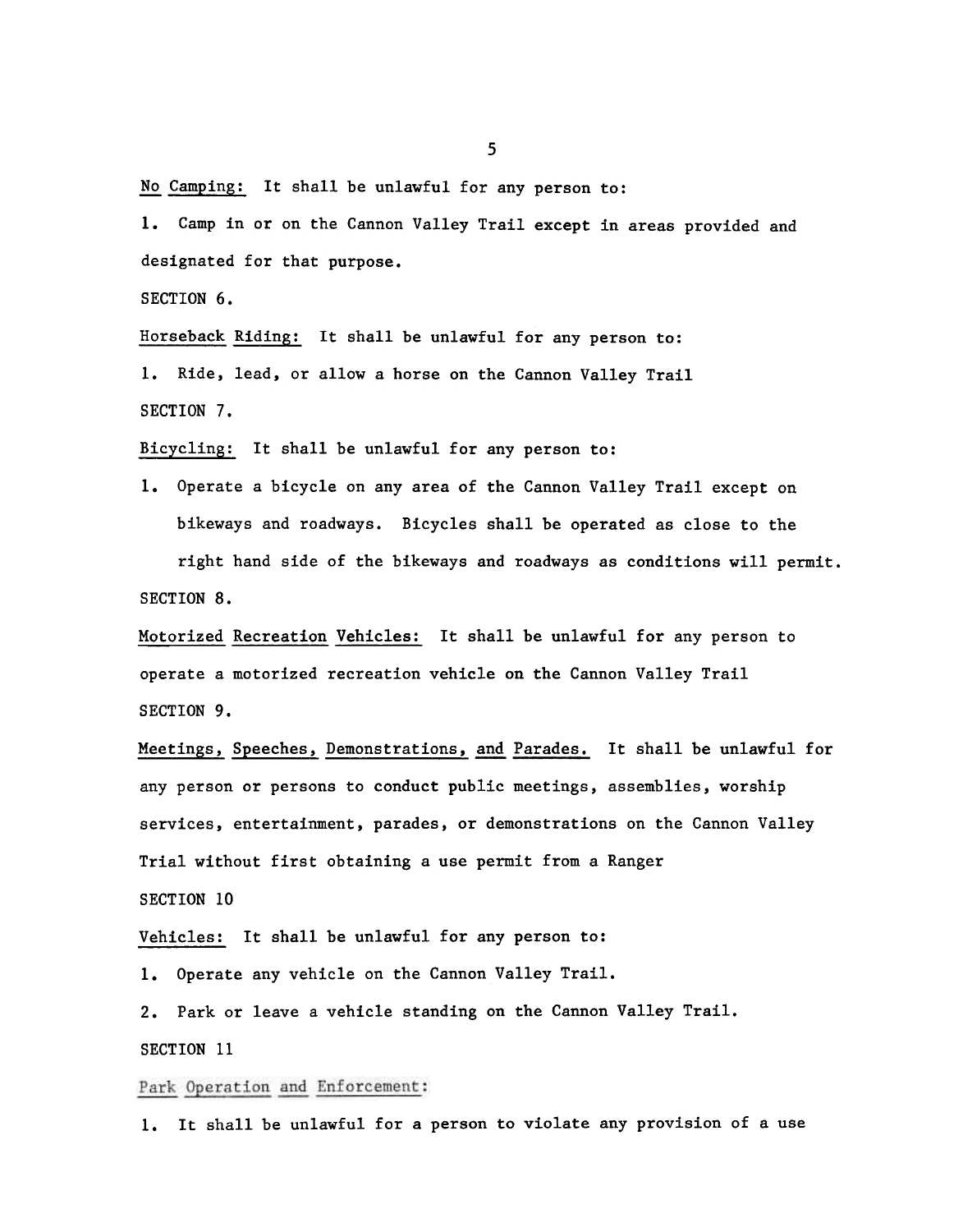permit granted by a Ranger.

- 2. It shall be unlawful for a person to use, without payment, any facility or area for which a fee or charge has been established.
- Any part of the Cannon Valley Trail may be declared temporarily closed to the public at any time or to certain uses, as the Board shall find reasonably necessary.
- 4. A person guilty of violating any provision of this ordinance shall be punished by a fine of not more than \$700.00 or by imprisonment for a period not to exceed 90 days, or both.
- 5. Rangers shall, in connection with their duties imposed by law, diligently enforce the provisions of this ordinance, and may issue citations of arrest, arrest with or without warrant, and eject from the Cannon Valley Trail persons acting in violation of this ordinance
- 6. Rangers shall have the authority to seize, confiscate and impound any substance, plant, animal, vehicle, or other article which up probable cause they find to be used or possessed in violation of this ordinance.<br>7. A Ra any substance, plant, animal, vehicle, or other article which upon probable cause they find to be used or possessed in violation of this ordinance.
	- 7. A Ranger shall have the authority to revoke for good cause any special permit. Any special permit or reservation may be revoked upon the violation by the permittee of any ordinance, rule, or regulation of the Cannon Valley Trail.
	- 8. Nothing in this ordinance shall prevent employees or agents of the Cannon Valley Trail from performing their assigned duties.
	- 9. If any provision of the ordinance is held to be invalid, such invalidity shall not affect the validity of any other provision of this ordinance.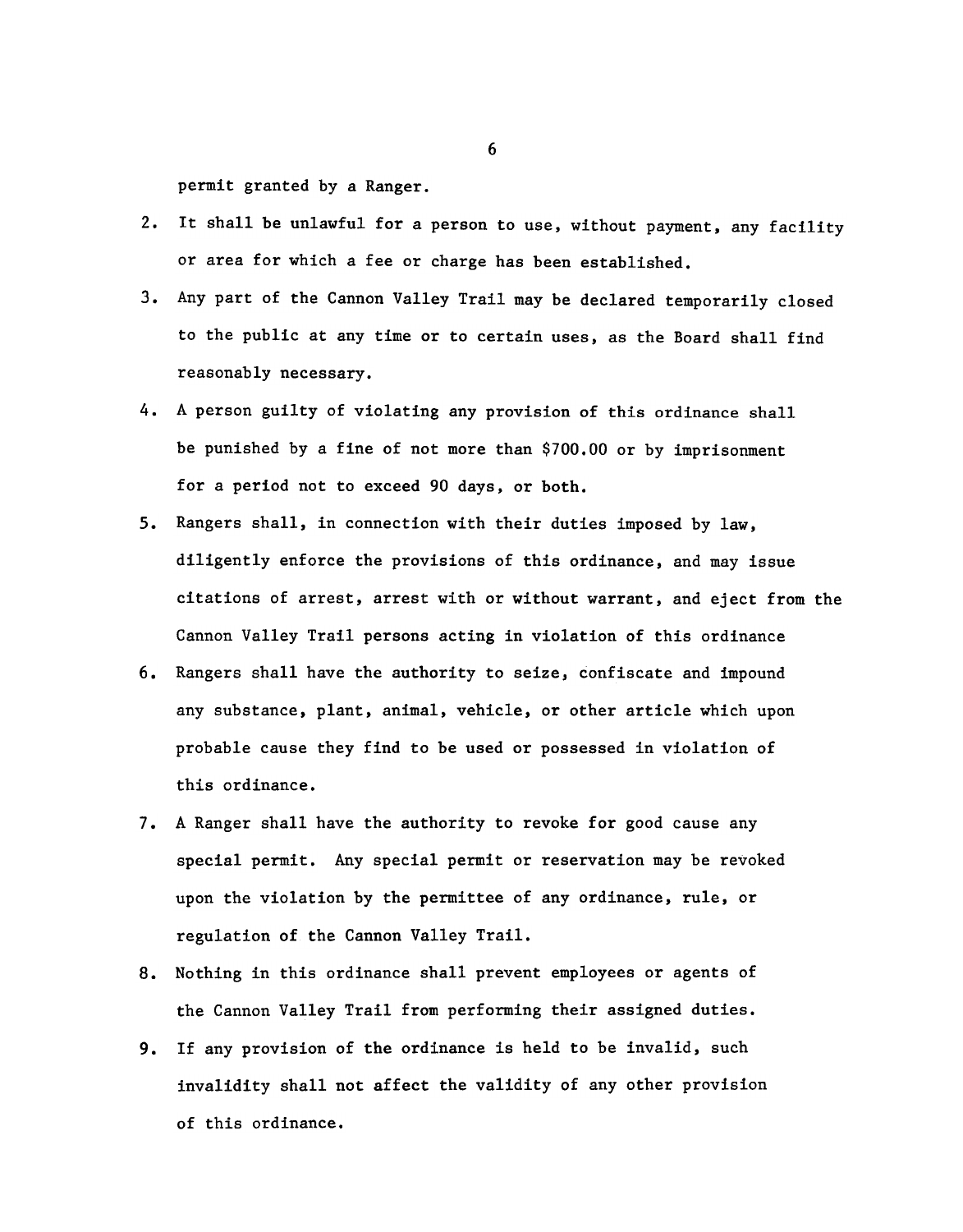- 10. The Board shall have the right to issue rules and regulations to enhance or supplement these ordinances.
- 11. The trail shall be open from sunrise to 10:00 p.m.

### SECTION 12

### Effective Date.

1. This ordinance shall be effective upon passage by the Goodhue County Board of Commissioners, City Council of Cannon Falls, City Council of Red Wing.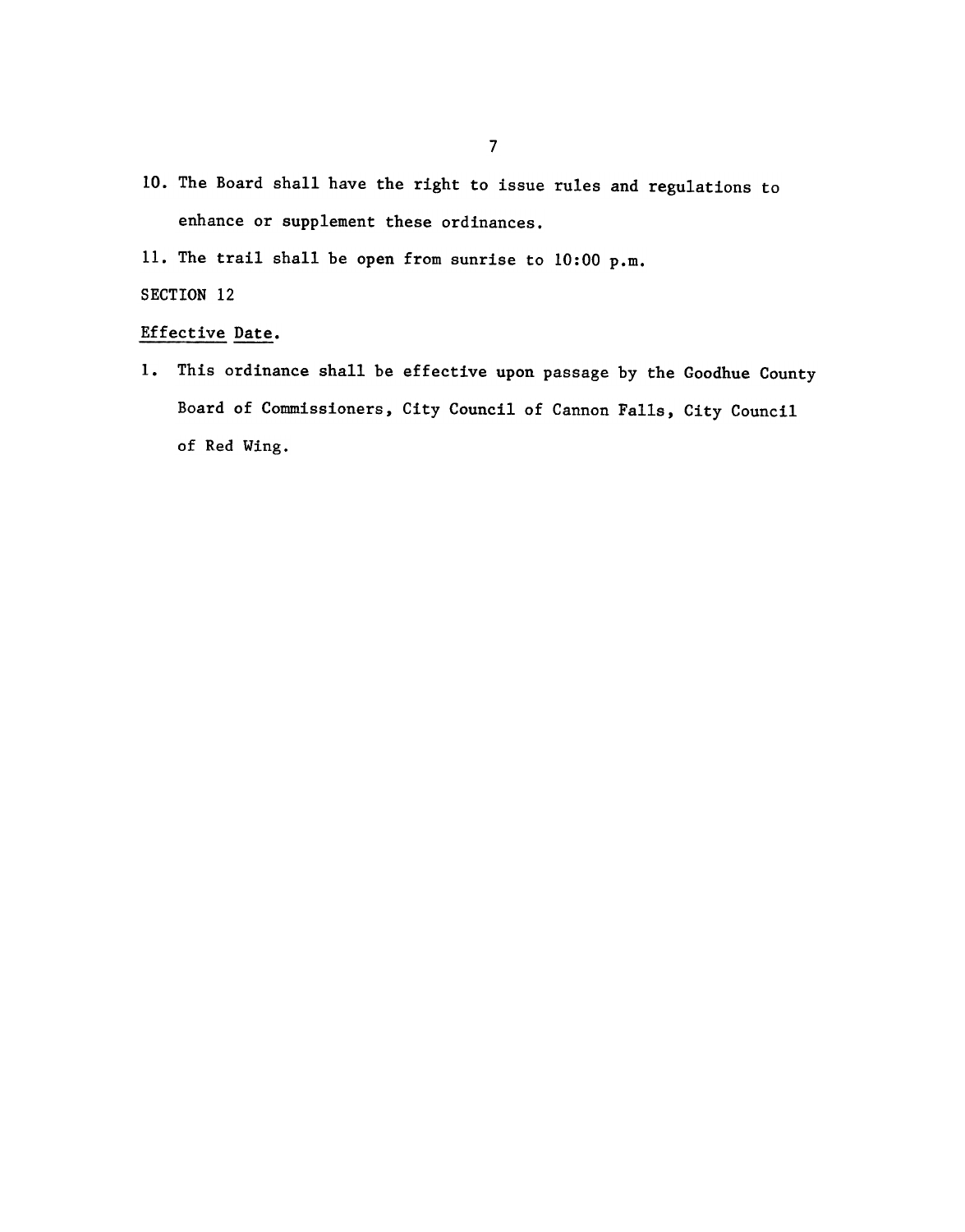# BOARD OF COUNTY COMMISSIONERS GOODHUE COUNTY, MINNESOTA

| Date November $5, 1985$ | Resolution No.           |
|-------------------------|--------------------------|
| Motion by Commissioner  | Seconded by Commissioner |

The Board set November 19, 1985 at 11:30 A. M. as the date and time for a hearing to be conducted in the County Board Room at the Courthouse in Red Wing, Mn. concerning proposed amendments to the Cannon Valley Trails Ordinance, said changes having to do with hunting and hunters access to the trail. The Board directed that the Auditor publish the date, time and place of the hearing as required by statute, and that he have a copy of the proposed changes on file in his office for public perusal during normal business hours

Betcher Chesley Dahling Davidson Prigge

SS.

### **State of Minnesot**

County of Goodhue

I, W. A. Miller, duly elected, qualified and acting County Auditor of the County of Goodhue, State of Minnesota, do hereby certify that I have compared the foregoing copy of a resolution with the original minutes of the proceedings of the Board of County Commissioners, Goodhue County, Minnesota, at their session held on the  $5th$  day of November 19.85, now on file in my office, and have found the same to be a true and correct copy thereof.

Witness my hand and official seal at Red Wing, Minnesota, this. 7th day of November, 1985

William a. Miller

County Auditor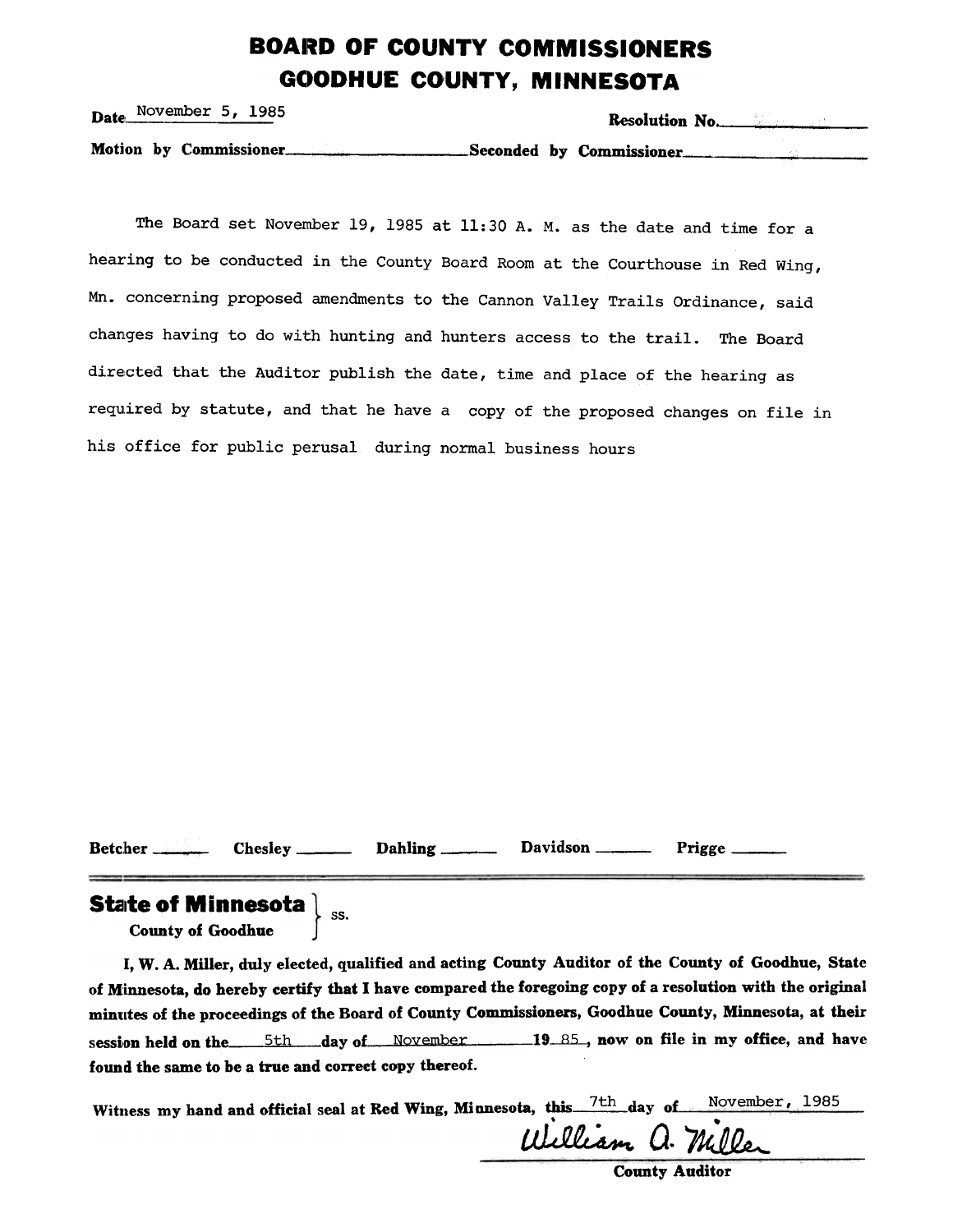## REPUBLICAN EAGLE AFFIDAVIT OR PUBLICATION

STATE OF MINNESOTA  $\langle$ <sub>SS</sub>. COUNTY OF GOODHUE

NOTICE OF INTENT TO AMEND GOODHUE COUNTY ORDINANCE 85-4 CANNON VALLEY TRAILS ORDINANCE The Board of County Commissioners of

Goodhue County, MN, will conduct a hearing at 11 :30 a.m. on Tuesday, November 19, 1985, in the Board room at the County Courthouse in Red VVing, MN.

The ordinance concerns use and restricted uses of the Cannon Valley Trail. Specifically the proposed changes have to do with hunting, and hunters' access to the trail. A copy of the ordinance including proposed changes is on file in the Office of the County Auditor where it may be perused during regular business hours. (IIlov.8)

during all the time herein stated has been the newspaper known as Republican Eagle and has full knowledge of the facts herein stated as follows:

(1) Said newspaper is printed in the English language in newspaper format and in column and sheet form equivalent in printed space fo af least 900 square inches.

(2) Said newspaper is a daily and is distributed af least six days each week, or five days in a week in which a legal holiday is included.

(:]) Said newspaper has 25 per cent of its news columns devoted fo news of local interest fo the community which it purports to serve and does not wholly duplicate any other publication and is not made up entirely of patents, plate matter and advertisements.

(~) Said newspaper is circulated in and near the municipality which if purports fo serve, has af least 500 copies regularly delivered fo paying subscribers, has an average of af least 75 per cent of its total circulation currently paid or no more than three months in arrears and has entry as second-class matter in its local post-office.

(S) Said newspaper purports fo serve the City of Red Wing in the County of Goodhue and if has ifs known office of issue in the City of Red Wing in said county, established and open during ifs regular business hours for the gathering of news, sale of advertisements and sale of subscriptions and maintained by the managing officer of said newspaper or persons in its employ and subject to his direction and control during all such regular business hours and af which said newspaper is printed.

(oi) Said newspaper files a copy of each issue immediately with the State Historical Society.

(1) Said newspaper is made available af single or subscription prices to any person, corporation, partnership or other unincorporated association requesting the newspaper and making the applicable payment.

(8) Said newspaper has complied with all the foregoing conditions for at least one year preceding the day or dates of publication mentioned below.

(9) Said newspaper has filed with the Secretary of State of Minnesota prior to January 1, 1966 and each January 1 theree was a stild vit in the form prescribed by the Secretary of State and signed by  $\frac{1}{\sqrt{1-\frac{1}{n}}}\frac{1}{\sqrt{1-\frac{1}{n}}}\frac{1}{\sqrt{1-\frac{1}{n}}}\frac{1}{\sqrt{1-\frac{1}{n}}}\frac{1}{\sqrt{1-\frac{1}{n}}}\frac{1}{\sqrt{1-\frac{1}{n}}}\frac{1}{\sqrt{1-\frac{1}{n}}}\frac{1}{\sqrt{1-\frac{1}{n}}}\frac{1}{\sqrt{1-\frac{1}{n}}}\frac{1}{\sqrt{1-\frac{1}{n}}}\frac{1}{\sqrt{1-\frac{1}{n}}}\frac{1}{\sqrt{1-\frac{1}{n}}}\frac{1}{\sqrt{1-\frac{1}{n}}}\frac$ newspaper is a legal newspaper.  $\sqrt{2}m\rho u d \mathcal{Q}_h d \mu u \rho u e$ 

It is further stated on oath that the printed -hereto attached as a part hereof was cut from the columns of said newspaper, and was printed and published therein in the English language, once each week, for  $-\!1$ 

successive weeks; that it was first so published on  $\overline{\mathscr{A}^{A}}$  ... the  $\overline{\mathscr{A}^{A}}$  day of - $\frac{1}{2}$   $\frac{1}{2}$   $\frac{1}{2}$   $\frac{1}{2}$  and was thereafter printed and published on every  $\frac{1}{2}$   $\frac{1}{2}$   $\frac{1}{2}$  to and  $int   $m$  and that the day of  $\frac{1}{2}$  and that the$ following is a printed copy of the lower case alphabet from A to Z, both inclusive, and is hereby acknowledged as being,the size and kind of type used in the composition and publication of said notice, fo wit:

6'/2 point-abCdefghijklmnOpqrstuvwxyz

 $\mathcal{L}^{\prime}$  . In the same of  $\mathcal{L}^{\prime}$ ...Therstone Subscribed and sworn to belong mp this-~~daYOf JANES Y EDLUND. OTARY PUBLIC MINGLER BUDIES County, Minnesota My Comm sion Expires : !~~~~~:~':::=~~II